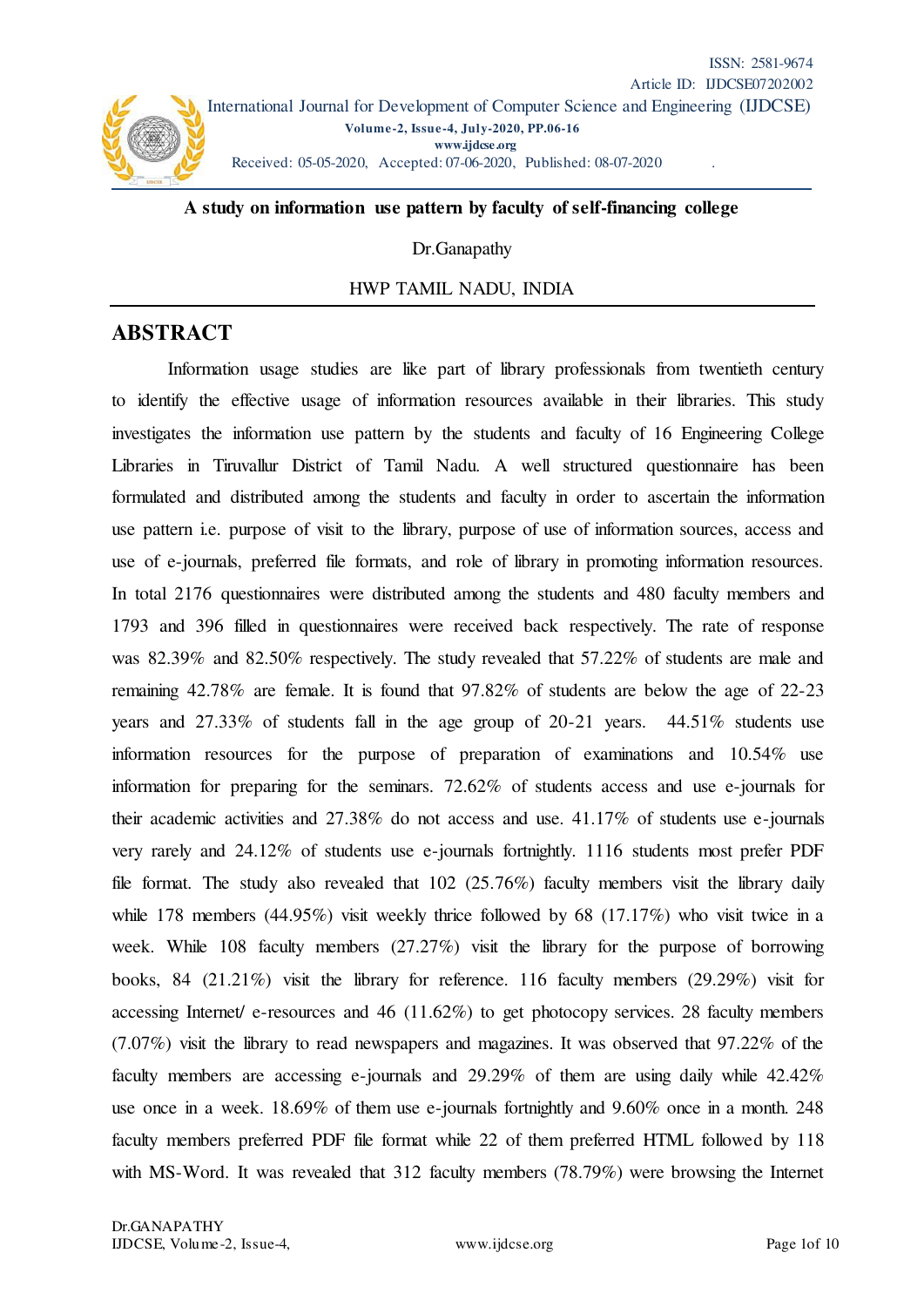for four hours and more per week and 46 of them (11.61%) browsed three hours per week. 26 of them (6.57%) browsed two hours per week and 12 (3.03%) browsed an hour a week. The findings of the study would put light on the important data and insight into the current state of practices of students and their understanding about information use pattern. The outcome and suggestions of the study would be beneficial for them to take appropriate measures to improve their information use pattern.

# **1. INTRODUCTION**

Information is a key resource for the progress and development of any organization. Libraries are one of the fundamental and most important gateways for information and knowledge exchange. The information and communication technology has helped in creating, collecting and sharing the information all over the world in electronic formats. Electronic information is now an integral part of libraries helping the users in learning and for research purposes. All the libraries should update with technological developments and help its users by providing updated information.

# **1.1. USE OF INFORMATION**

Everybody needs information for some purpose or the other. When someone wants to travel, he needs information about routes timings of the transport service hotel facilities and he may gather this information from friends or form a travel agency. Someone may also go to a library and collect this information from some formal reference source like tourist guises and railways time table.

People seek information for various reasons. Consider the following typical examples of information needs a wide cross section of people.

## **1.1.1. EDUCATION**

All types of students need information for various reasons. Mainly they use information for their academic purpose. For research work, project work etc.

## **1.1.2. RESEARCHER**

Researchers use data for various purposes and are mentioned below.

a. To carry on with new development in his space of interest

### Dr.GANAPATHY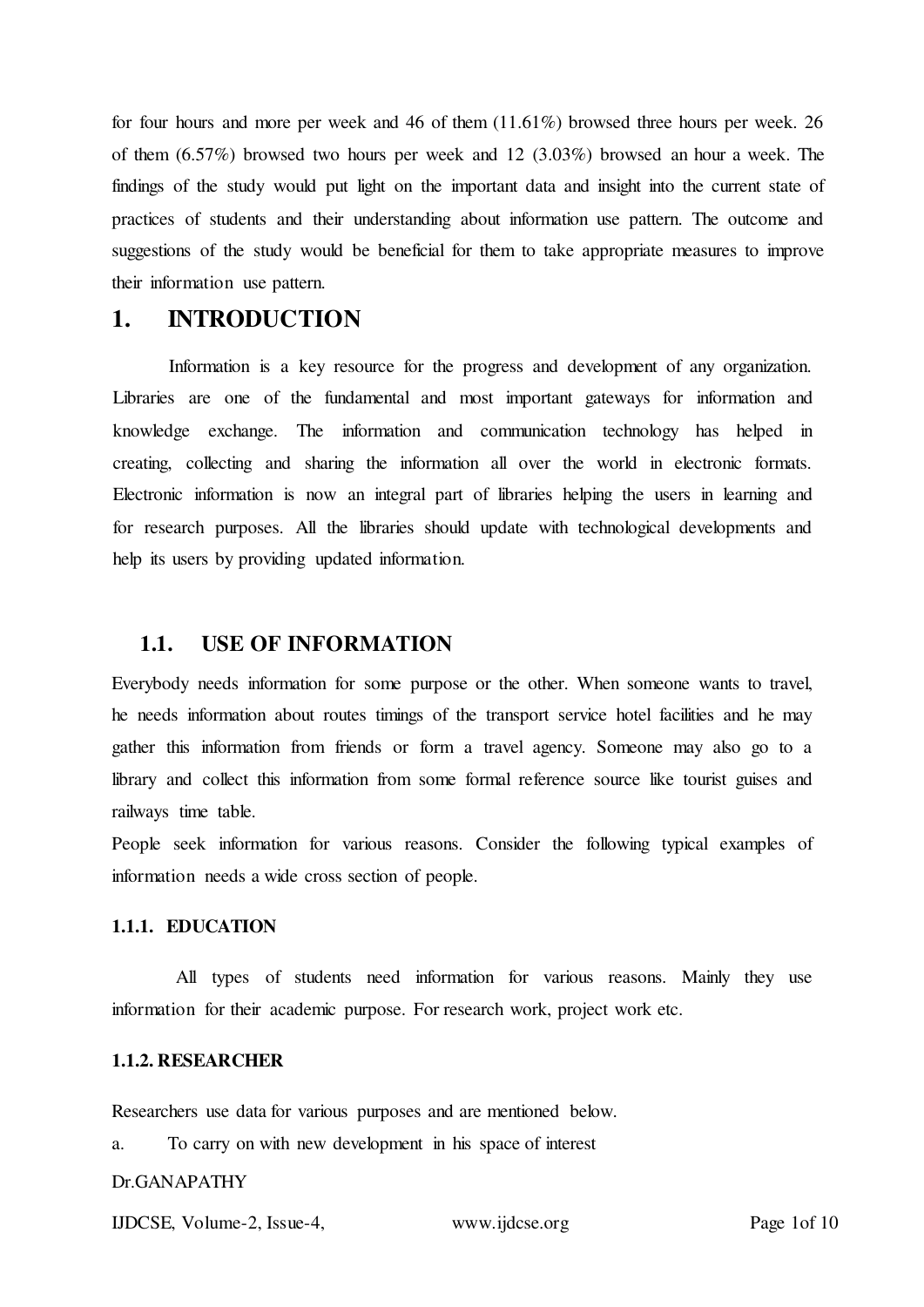b. To get aware of the state of the art of the topic.

c. To gather specific piece of knowledge and data required at totally different stages of his works. Maintaining with current development is one amongst key factors for fulfillment within the carrier of analysis. These activities not only update his data however conjointly stimulate his thought method and infrequently could recommend new ideas and ways of experiments.

Before a research worker decides on a brand new project he has to undertake thorough literature search, i.e. he examines the varied documents containing info on the subject .He will do this to.

- 1. Get aware of the state of information within the area of interest (i.e., State of art.)
- 2. To identify any shortcomings in the existing information or knowledge and therefore to asses further Scope of work.
- 3. Avoid the doable duplication of labor and therefore save effort and cash.

### **1.1.3. PROFESSIONIALS**

Professionals like medical and legal practitioners, desires info to pursue their course. The medical practitioner cannot afford to ignore new development within the medicine field. If they ignore it would be fatal to patients. Equally legal practitioners should confine bit with the case law and judicial finding to make sure honest justice. Juries need information to access earlier finding or case precedents before announcing judgments.

Engineers and individuals require information for resolving technical difficulties faced by them in the workplace. Managers in business and industrial Organization would like info to change them to require applicable call about issue having each short term and long implication. They require additional data for taking decisions involving social control issue.

## **LIBRARY /INFORMATION SERVICE**

Dr.GANAPATHY Modern libraries and knowledge Center provides a range of documentation and knowledge service to support tutorial a part of students, analysis activity and every one alternative development programs of presidency and none government establishments. There has been an amazing increase within the volume and form of such service and merchandise. Totally different library or info service, that utilized by students like research worker or others, these area unit as follows.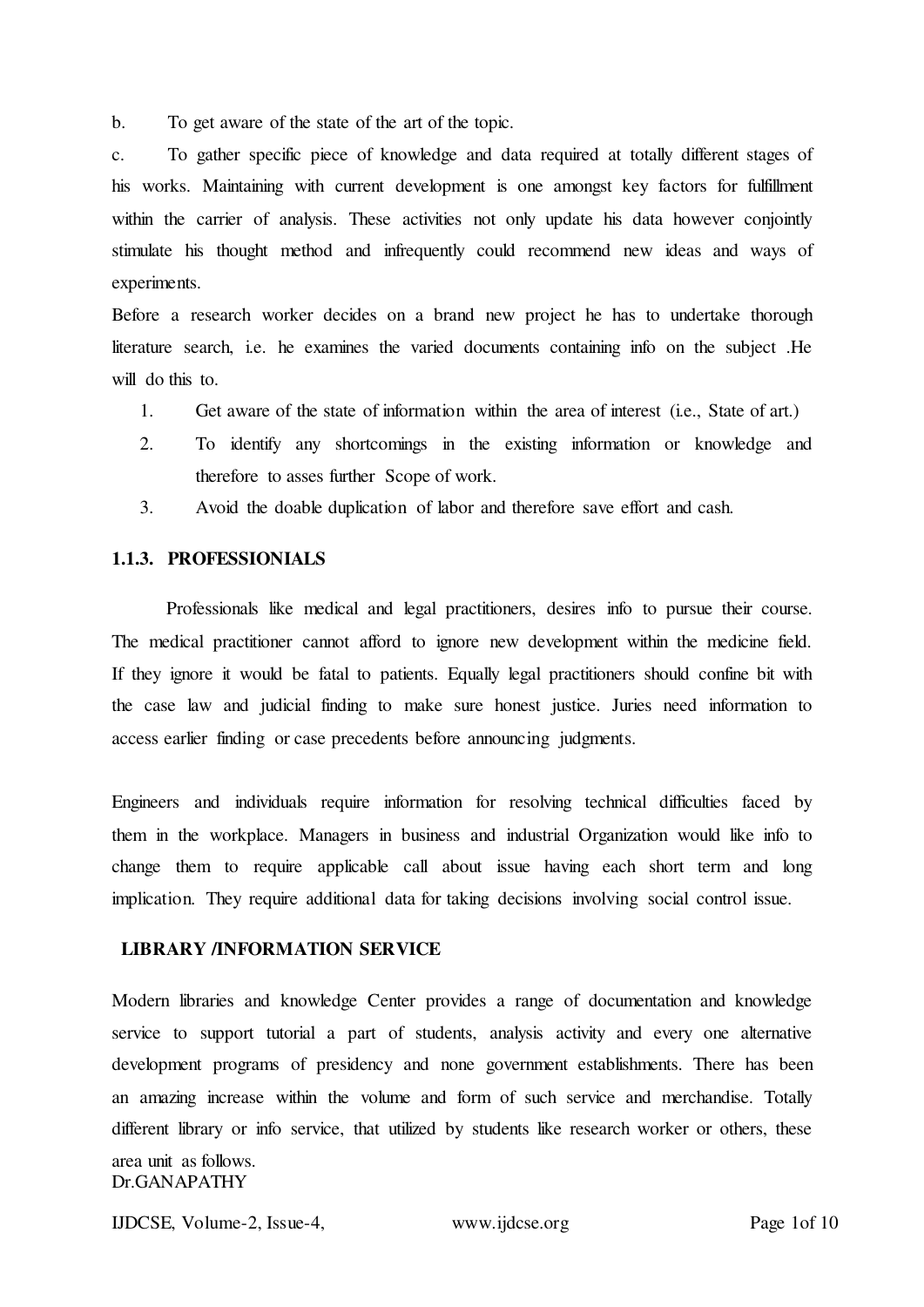#### **REFERENCE SERVICE**

Reference services facilitate the users to outline and establish their question, bearing in mind however they meant to use the knowledge from the supply. The reference personnel then inform him what catalogue directories, files, secondary publication or information to relevant info for himself explaining, if necessary, however the user ought to move his search. instead, themselves do the hunt for the user, if desired thus by him i.e. the users. For each of those varieties of searches, reference tools or aids without delay on the market within the library or info units, that do students conjointly use.

### **LENDING SERVICE**

Lending service is incredibly vital for users notably students. Students would like numerous documents for his or her tutorial purpose. These documents they will issue in library for a few amount for condition, this is often known as disposal service.

## **REFERRAL SERVICE.**

Referral services may be distinguished from reference service. Referral Service doesn't provided the user with the documents or info truly required for his question however refers him to the supply like secondary publication.

# **CURRENT AWARENESS SERVICE.**

Current awareness service is used mainly to keep the user updated on the current information or interest that has recently been revealed and received or establish by the libraries or info units, notably in specialized field of study. Different ways of providing CAS to users are mentioned below.

- 1. Displaying current received documents.
- 2. Notifying the receipt of latest arrival.
- 3. Routing of journal and
- 4. Publication of house current awareness bulletins

# **SELECTIVE DISSEMINATION OF INFORMATION**

Dr.GANAPATHY The SDI may be a sort of current awareness service, the target of that is to stay users of the system info of recent development in their various areas of interest while not overburdening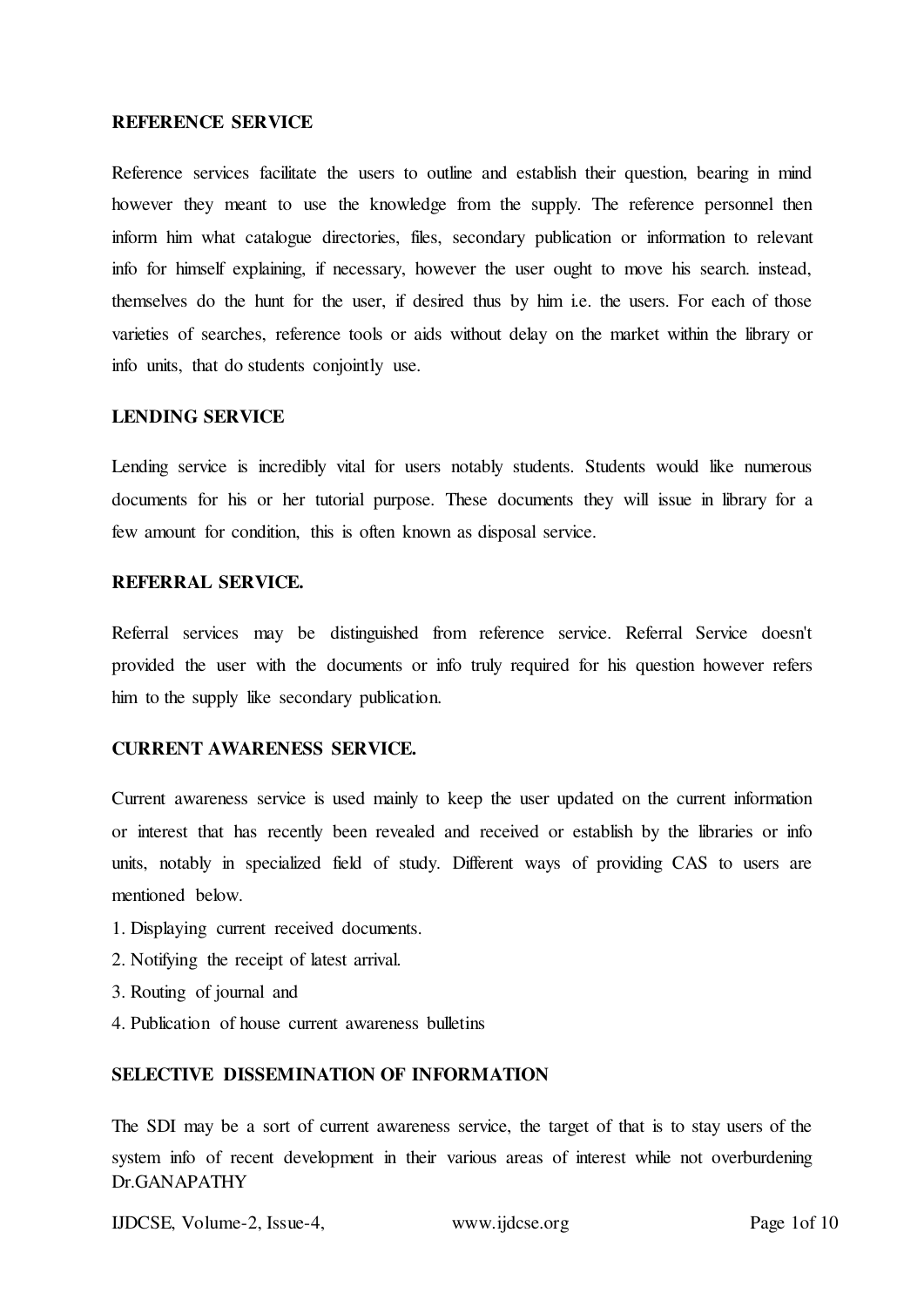them with non relevant and unwanted documents. It provides notification of recent primary documents; notifications depend on a match between reader's interest profile and document profit.

#### **LITERATURE SEARCH SERVICE**

On few occasions, users may need to know everything that has been published on a subject. This is because the user wants to know the state of the art before starting a new research or project. These information requirements can be satisfied by doing a comprehensive search in bibliography indexing and abstracting publications which is termed as literature searching.

## **DOCUMENT DELIVERY SERVICE**

The primary responsibility of library is to supply the users with text (Original documents) .If the initial document aren't obtainable within the library, then either it borrows from another (Inter library loan) or acquire their photocopies.

Inter Library Loan is one of the features of the document delivery service that existed even in the late  $19<sup>th</sup>$  century.

# **REPROGRAPHY SERVICE**

The demand for photocopies is increasing day by day. Libraries and data center so developed facilities to supply reprography service. The PPC aren't just copying device, however they'll additionally turn out multiple copies of documents. Photocopies of documents are governed by copyright law.

#### **SCOPE AND COVERAGE OF THE WORK.**

A Library is one of the vital sources of knowledge. Teachers and books are the two essential elements of education. An ideal library provides valuable support to education and education system is dependent on good libraries. Any form of educational work without libraries would become meaningless.

University is an important seat of higher learning and the library attach to the body. Its role in education is very significant. The main objective of libraries attached to Institutions of higher learning is to provide information Service to academics community which includes, faculties, Researchers and Students to meet their academic and research

# Dr.GANAPATHY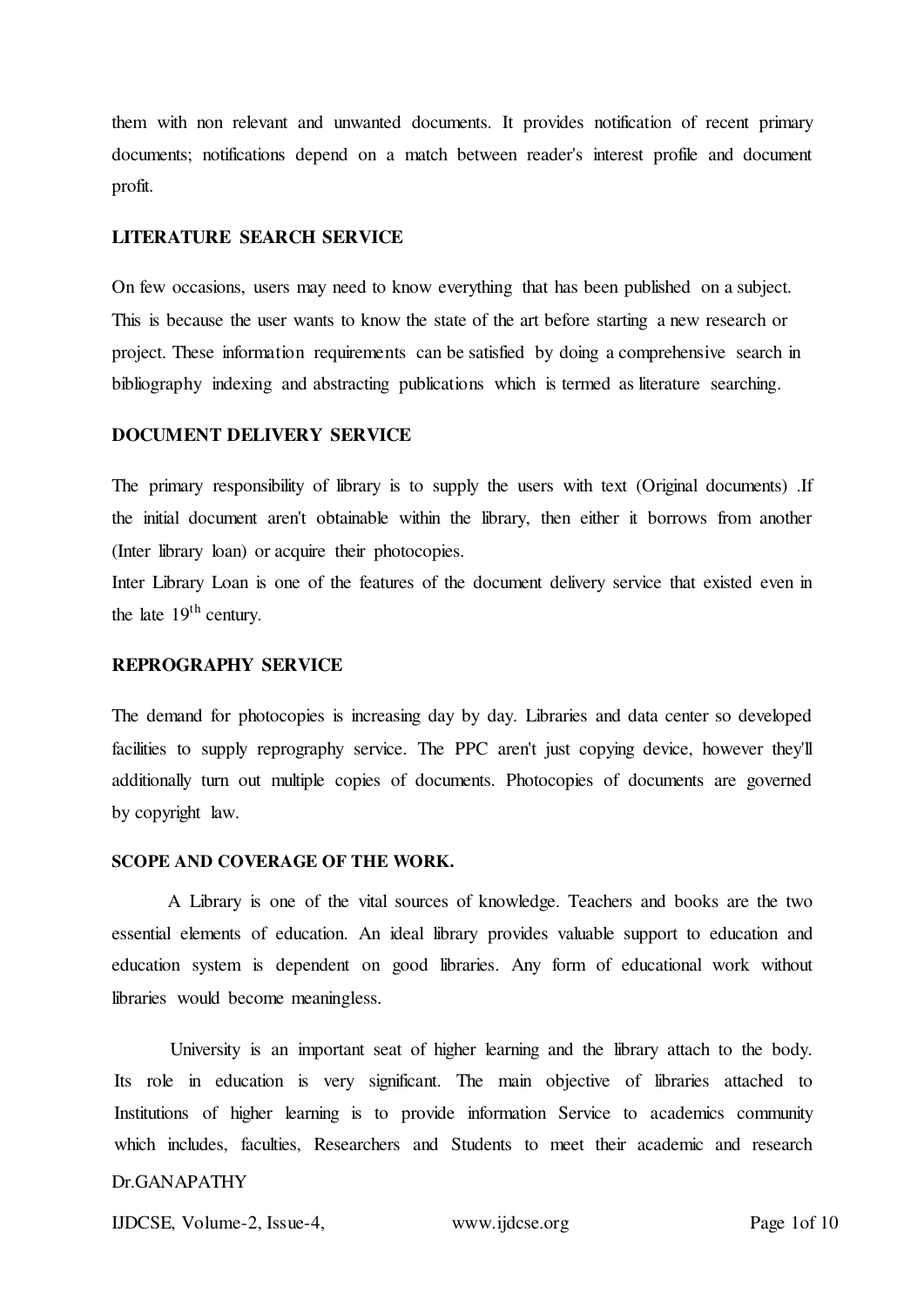requirement. The planning and designing of a library require as systematic study of the needs and requirements of users for whom the library, its resource and service meant. In view of which, the user studies have occupied a considerable bulk of LIS literature.

Academic libraries in engineering institutions are prominent information organization and play a crucial role in fulfilling the information needs of users. Engineering education is a skilful, artful and constructive education. Technical education plays an important role in the social and economic development of our nation. Engineers need latest information in their subjects to support their learning, teaching, and other research requirements. The library professionals working theses institutions should pay importance to acquire appropriate and need based literature in those subjects to meet the information needs of their users. Identifying information needs and usage pattern of information resources, facilities and services of the users of engineering institutions is important for the development of the library and information system.

The needs, requirements and information use pattern of Students at the University and College level have not received much attention of researchers in India. Hence in the present thesis an attempt has been made investigating the Information use pattern of students and faculties and also library service of few Universities in Tamil Nadu.

All India Council of Technical Education (AICTE), an apex organization is responsible for the planning and the overall development of technical education in India. In Tamil Nadu, Anna University was established in 1978 by the Government of Tamil Nadu to promote a planned and sustainable development of technical education consistent with State and National policies. The University offers undergraduate, postgraduate and Ph.D. programmes in the fields of engineering, management and computer applications. Present, there are colleges affiliated to the University. The colleges are categorized as Government and private self-financing based on the type of funding. A few colleges are classified as Minority Linguistic and Minority Religious based on the minority status of languages and religions.

# **METHODOLOGY**

Dr.GANAPATHY Integrated qualitative and quantitative methodologies are designed for the research. The questionnaire method was used for the present study to collect the necessary primary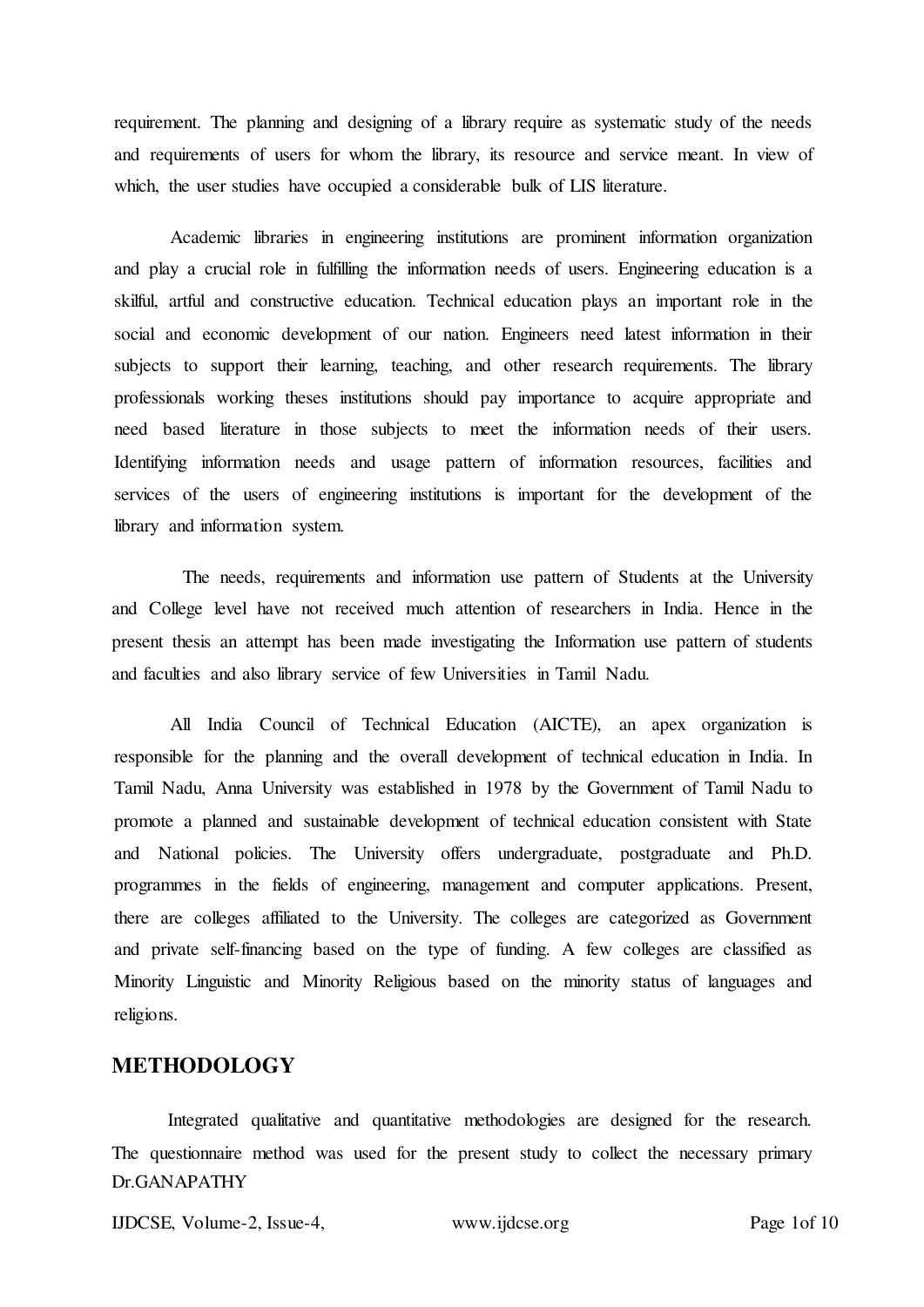data, keeping in view the objectives of the study. For the purpose of data collection, a structured questionnaire was designed and distributed to the target users, further informal interview was conducted with the target users to ensure classify and authority of data the stratified random sampling technique was used in administrating the questionnaire and interview with the respondents.

### **METHOD OF SAMPLING**

The proportionate random sampling method has to be applied in this study for selecting the sample respondents. However for selecting respondents belonging to each stratum, convenient sampling procedure has been used.

The data obtained were tabulated and analyzed using the statistical package for the social sciences (SPSS). The hypothesis were tested and findings were drawn in the light of the objectives of the institution finally the results were reported in the form of thesis.

The tables, charts and figures were used wherever necessary to make the presentation clear and lucid the following statistical techniques were used, frequency, percentage, chi-square etc.

# **ELECTRONIC RESOURCES**

# **Introduction**

Electronic resources represent associate degree more and more necessary part of the gathering building activities of libraries. "Electronic resources" are those materials that need pc access, whether or not through a private pc, mainframe, or hand-held mobile device. They will either be accessed remotely via the web or regionally. Most frequently available tyes are:

Dr.GANAPATHY E-journals E-books Full-text databases Indexing and abstracting databases Reference databases (biographies, dictionaries, directories, encyclopedias, etc.) Numeric and applied math databases E-images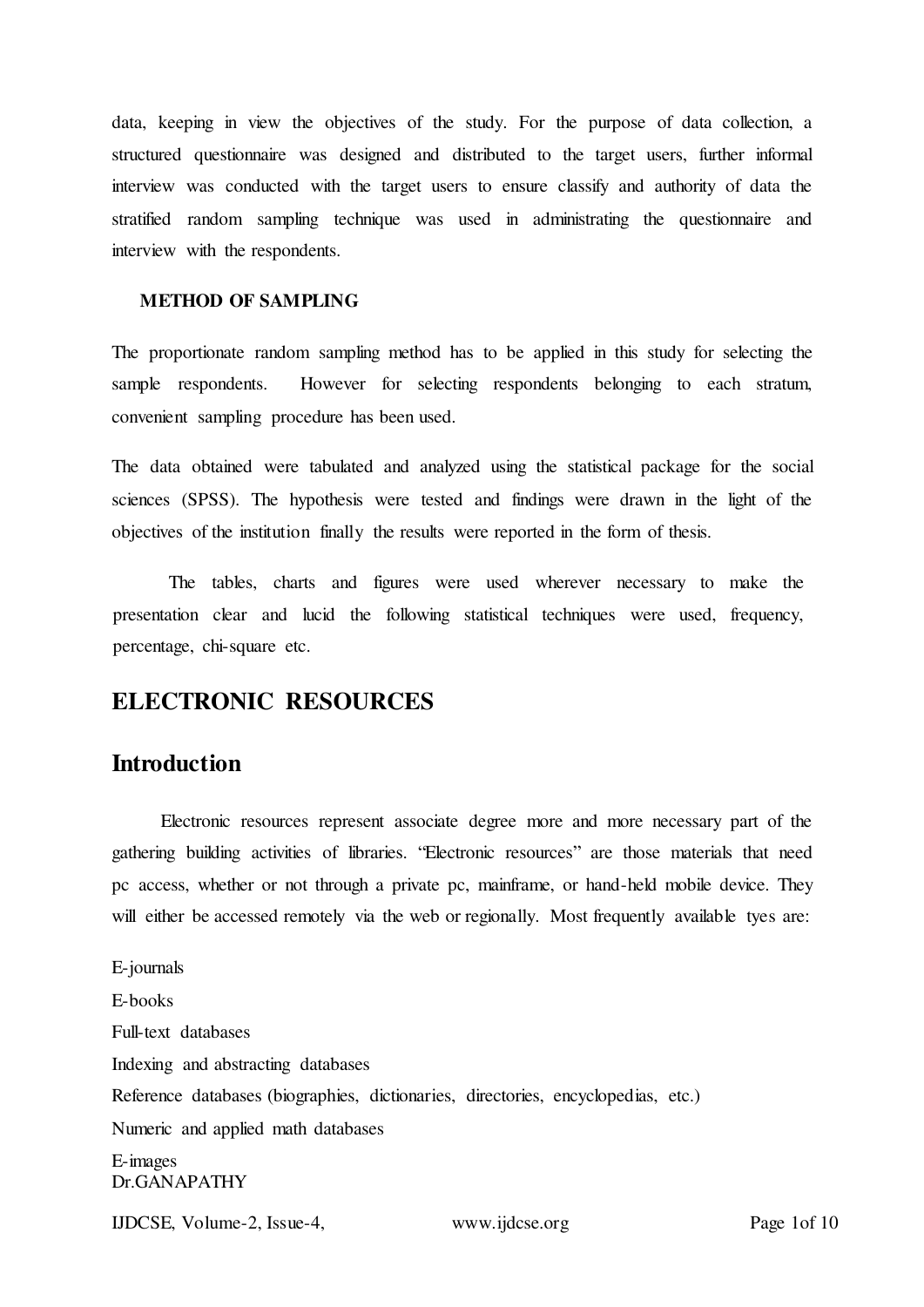#### E-audio/visual resources

The electronic resources is inheritable via purchase or license, free from the net, born digital or multiple format materials (e.g., ROM combined with a book). Electronic resources present variety of challenges not encountered with the choice and acquisition of conventional analog materials and its well for the library to develop clear policies and processes for the choice and management of such resources. This can offer clarity to workers and make sure that electronic resources at intervals the library are developed with due thought of value, technical feasibleness, licensing, access and preservation needs, and constraints.

#### **Collection policy statement**

While traditional assortment development criteria, like subject, level and audience apply to the choice of most electronic titles, the management of this format is additional advanced and in and of itself, it's sensible observe to develop a supplementary policy that addresses specific format connected problems. Such a policy ought to be utilized in conjunction with the additional ancient assortment development policy and not in isolation.

The policy ought to offer steering to help selectors in establishing the library's expectations and preferences in relation to:

# **CONCLUSION**

The study indicates that the engineering students seek diverse information from varied sources for different purposes thus making it difficult to maintain support for the idea of a single mode of formal information channel. With the increasing popularity of webbased access to traditional library resources, libraries which are the main facilitators in the scholarly communication system are caught in between the producers and the end-users.

The study revealed that the electronic resources are most used resources among the respondents. It has been analysed that electronic journals are significantly playing a major role in disseminating the current, updated and pinpointed information. The fast growth in the information and communication technology and electronic resources has changed the traditional method of research, storage, retrieval and communication of scholarly information. It is concluded that the engineering college libraries need to be upgraded with

### Dr.GANAPATHY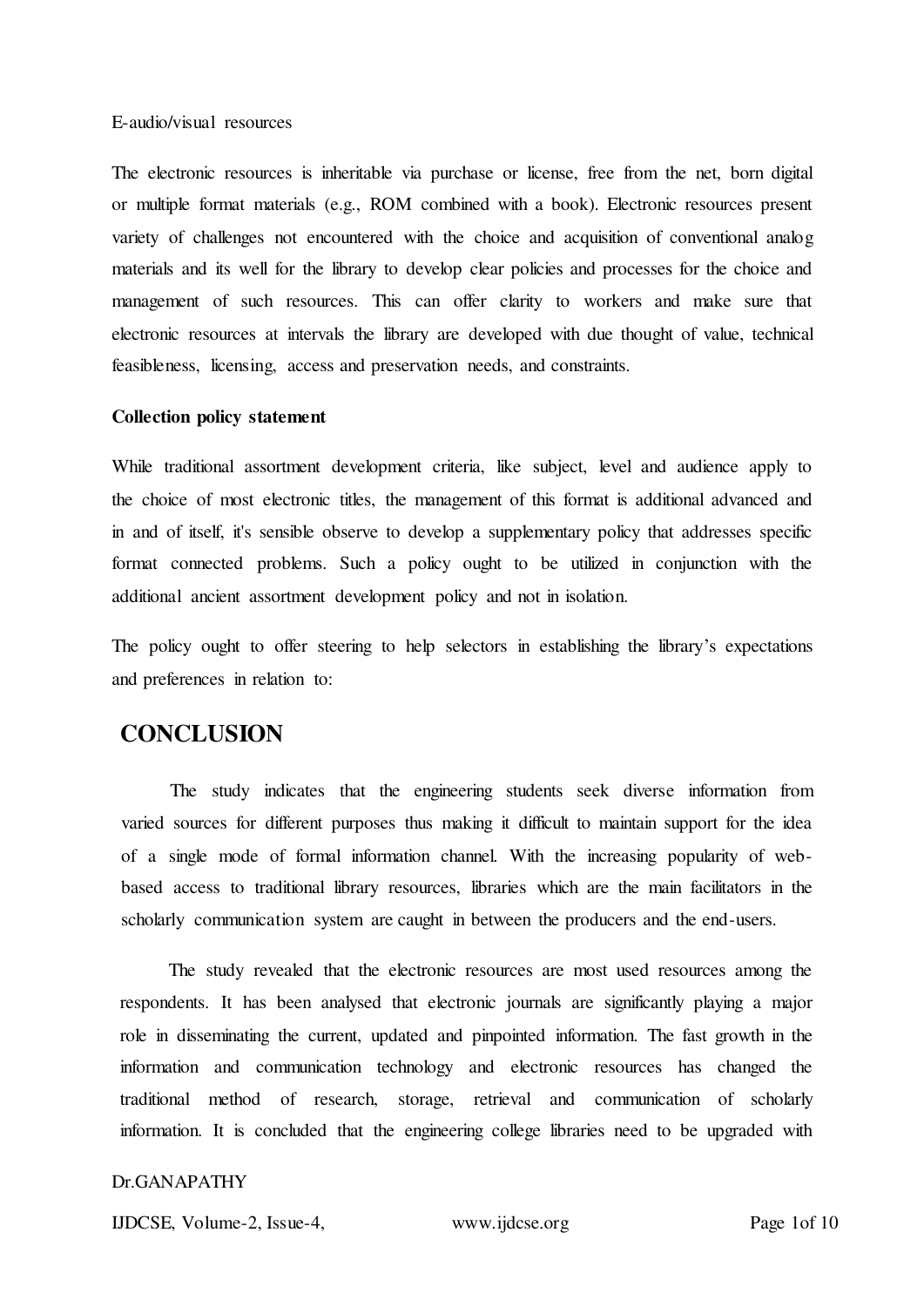more e-resources and digital infrastructure to meet the increasing information requirements of the faculty members and students.

# **REFERENCES**

- 1. Ali, Naushad. "The Use of Electronic Resources at IIT Delhi Library: *A study of Search Behaviors*" The Electronic Library, Vol.23, No.6, pp.691-700, 2005.
- 2. Rathinasabapathy, G. and Mohana Sundari, T. (2005). Internet Using Pattern of Veterinary Science Students: A Case Study. In: *Proceedings of the National Convention on Library and Information Networking (NACLIN).* PES Institute of Technology. 358-365. Bangalore: NACLIN.
- 3. Santhi, L; N. Radhakrishnan; B.S. Swaroop and S.Rani (2010). *Use of electronic information sources and computer literacy by academics: A case study of affiliated engineering colleges* under Coimbatore Anna Univesity at Karur District, Tamil Nadu, India. PEARL: A Journal of Library and Informtion Science, 4(2): 137-141.
- 4. Nallathambi, A. and M. Kanakaraj (2012). *Utilization of e-resources among the faculty members of engineering colleges* in Salem and Namakkam Districts, Tamil Nadu. Indian Journal of Information Sources and Services, 2 (2): 18-22.
- 5. Elavazhagan, K. and M.S. Udayakumar (2013). *Use of e-resources in the BITS, Pilani-Hyderabad Campus*: A Study. International Research Journal of Library & Information Science, 3 (3): 470-479.
- 6. Doraswamy Naick, B.R. (2013). *Information use pattern of the students in Engineering Colleges*: Role of Libraries. Research Journal of Library Sciences, 1 (2): 1-7
- 7. Chandran, Velmurugan (2013). *Use and user perception of electronic information resources: A case study of Siva Institute of Frontier Technology, India*. Chinese Librarianship: An International Electronic Journal, 36. Available a[t www.iclc.us/cliej/cl36chandran.pdf](http://www.iclc.us/cliej/cl36chandran.pdf)
- 8. Krishan Kumar. 1968. User Survey: Concerning Teachers and Research Scholars in the Department of Chemistry, University of Delhi. Annals of Library Science and Documentation.15 (4): 115- 205.
- 9. Dhyani, P. 1974. Need for Library Instruction to Readers in Rajasthan University: A Survey. UNESCO Bulletin for Libraries. 28(3): 156-159.
- 10. Sethi, A. 1990. *Information seeking behavior of social scientists:* An Indian conspect*us.* New Delhi: Hindustan Publishing Corporation.
- 11. Thomas, N. P. 1993. Information seeking and the nature of relevance: PhD student orientation as an exercise if information retrieval, Proceedings of ASIS Annual Meeting, 30, 126-30.
- 12. Kanungo, N. T. 1997. Methods of Seeking Information by Women Researchers in History and Political Science: A Case Study of University of Delhi and Jawaharlal Nehru University. Library Herald. 35, 1-2: 36-43.
- 13. Gowda, V. & D. Shivalingaiah. 2010. Information Seeking Patterns of Researchers in the University Libraries in Karnataka State. SRELS Journal of Information Management*.* 47(1): 83-101.
- 14. Laura L. Haines [at al.] 2010. Information-Seeking Behavior of Basic Science Researchers: Implications for Library Services. Journal of the Medical Library Association. 98(1): 73-81.
- 15. Adekiya, A. (2012), *"Prospects of digital libraries in Africa Journal of Library, Archives and Information Science,* Vol,10No.1,pp1-12
- 16. Shuling, C. (2011), *Investigation and Analysis of current use of electronic resources in University libraries. Library management.* Vol.28 No. 1,2 pp72-88
- 17. Afolabi, M.O. (2010), Paper presented at Electronic *Information for libraries Network (elFL.net)* workshop Obafemi Awolo University ,lle-Ife,Nigeria October
- 18. Tsakonas, G. (2009) *Analyzing and evaluating usefulness and usability in electronic services,*

## Dr.GANAPATHY